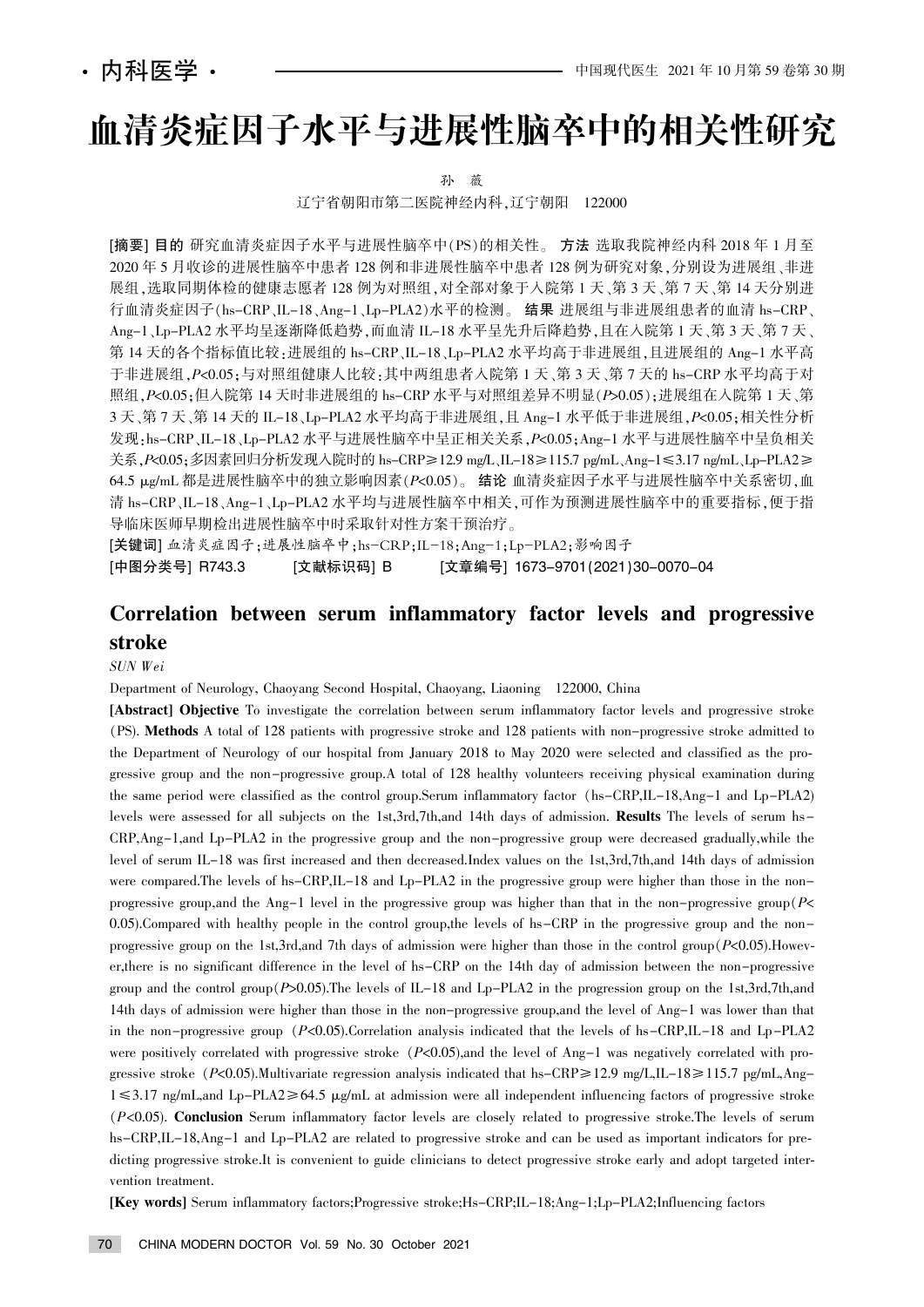脑卒中是神经内科的多发病,近年来发病患者呈 逐年增加趋势。有调查研究发现:我国每年约有 200 万新发的脑卒中患者,其中约有 70%为缺血性脑卒中[1]。 进展性脑卒中(Progressive Stroke,PS)是指卒中发病后 1 周内经过规范性治疗后临床症状和体征仍呈现持 续加重发展趋势的脑卒中,其常常导致严重且持久的 神经功能缺损,是预测卒中死亡的独立危险因素<sup>[2-4]</sup>。 而影响进展性脑卒中发病的因素有很多。如感染、血 压下降、糖尿病等,近年来越来越多研究指出免疫炎 症反应与进展性脑卒中发病密切相关<sup>[5-6]</sup>。基于此,本 研究特探讨血清炎症因子水平与 PS 之间的相关性, 了解 PS 患者急性期病情变化中血清炎症因子水平 (hs-CRP、IL-18、Ang-1、Lp-PLA2)的变化,为临床上 预测进展性脑卒中提供一定指导,现报道如下。

## 1 资料与方法

# 1.1 一般资料

于我院神经内科 2018 年 1 月至 2020 年 5 月收 治的进展性脑卒中(进展组)和非进展性脑卒中(非进 展组)患者中各选取 128 例为对象, 纳入标准:①符合 缺血性脑卒中的诊断标准,经头颅 CT、MRI 等影像学 检查确诊,首发卒中患者:2发病 24 h 内入院:3答 署知情同意书。排除标准:①入组研究时已接受溶栓 治疗者:2出血性卒中、瘤性卒中者:3合并其他急慢 性感染疾病、免疫系统疾病、严重心肝肾功能障碍者: 4不能确定卒中发病时间者:5入院时意识障碍昏迷 者:6近期服用过抗免疫药物者。同时随机抽取同期 体检的健康志愿者 128 名为对照组。进展组患者中: 男 70 例, 女 58 例, 年龄 45~76 岁, 平均(64.6±5.9)岁。 非进展组患者中:男 73 例,女 55 例,年龄 42~78 岁, 平均(64.8±6.1)岁。对照组健康人中:男 71 例,女 57 例, 年龄 40~79岁, 平均(65.1±6.4)岁。三组对象的一般资 料差异无统计学意义 $(P>0.05)$ 。

1.2 方法

对三组对象于入院后的第1天、第3天、第7天、 第 14 天分别采集空腹外周静脉血, 在室温下静置 1 h. 然后应用 3000 r/min 转速离心 15 min, 将血清置入 1.5 ml 测试管中,立即检测如下指标:采用全自动生 化分析仪检测超敏 C 反应蛋白(Hypersensitive-C-reactive-Protein,hs-CRP)水平,应用酶联免疫法法检测 白介素-18(Interleukin-18,IL-18)水平,采用 IL-18 ELISA 试剂盒(上海盈工实业有限公司)。采用放射免 疫法检测血管生成素(Angiopoietin-1,Ang-1)水平,使 用由北京北方生物技术研究所提供的试剂盒。采用双 抗体夹心酶联免疫吸附法测定脂蛋白相关磷脂酶 A2 (Lipoprotein-associated PhospholipaseA2,Lp-PLA2) $\mathcal K$ 平,试剂盒为北京北方生物技术研究所提供。 1.3 统计学方法

应用 SPSS 24.0 软件检验数据, 计量资料采用均 数±标准差(x±s)表示,组间计量数据比较采用 t 检 验. 重复检验计量数据采用方差 F 检验, 相关性检验 采用 Pearson 分析, 诊断效能则采用受试者工作特征  $(ROC)$ 曲线评价,诊断效能为  $ROC$ 曲线下面积为 $(AUC)$ 和 95%可置信区间 $(CI)$ 来评估,多因素分析采用 Logistic 回归分析, P<0.05 为差异有统计学意义。

#### 2 结果

2.1 三组对象的血清 hs-CRP 水平比较

进展组和非进展组患者随着治疗的推进.hs-CRP 水平呈明显下降趋势。进展组与非进展组患者在 入院第 1 天、第 3 天、第 7 天的 hs-CRP 水平均明显 高于对照组健康人,差异有统计学意义(P<0.05);到 入院第 14 天, 非进展组与对照组的 hs-CRP 水平差异 不明显, 差异无统计学意义 (P>0.05): 而进展组与非 进展组比较:各个时间点的 hs-CRP 水平对比进展组均 高于非进展组, 差异有统计学意义 (P<0.05)。见表 1。 2.2 三组对象的血清 IL-18 水平比较

进展组与非进展组患者的 IL-18 水平均呈先升 后降的趋势,且各个时间点的 IL-18 水平均高于对照 组健康人. 差异有统计学意义(P<0.05): 进展组各个 时间点的 IL-18 水平均高于非进展组, 差异有统计学 意义 $(P< 0.05)$ 。见表 2。

2.3 三组对象的血清 Ang-1 水平比较

进展组与非进展组患者的 Ang-1 水平呈逐渐下 降趋势,且各个时间点比较进展组均明显低于非进展 组, 差异有统计学意义 (P<0.05); 进展组与非进展组 患者的 Ang-1 水平明显高于对照组健康人, 差异有统 计学意义 $(P< 0.05)$ 。见表 3。

### 2.4 三组对象的血清 Lp-PLA2 水平比较

两组患者的血清 Lp-PLA2 水平呈逐渐下降趋 势,但组间比较进展组各个时间点均高于非进展组,差 异有统计学意义(P<0.05);且各个时间点比较两组患

| 组别   | $\boldsymbol{n}$ | √院第1天                        | 乀院第 3 天                      | √院第7天                        | \院第 14 天                     | F值     | P值     |
|------|------------------|------------------------------|------------------------------|------------------------------|------------------------------|--------|--------|
| 进展组  | 128              | 18.3±2.6                     | 13.2+2.2                     | $10.1 \pm 1.8$               | $6.5 \pm 1.0$                | 13.225 | < 0.05 |
| 非进展组 | 128              | $10.1 \pm 1.7$ <sup>ab</sup> | $6.9 \pm 1.6$ <sup>ah</sup>  | $4.1 \pm 0.8^{ab}$           | $0.85 \pm 0.21$ <sup>a</sup> | 9.214  | < 0.05 |
| 对照组  | 128              | $0.75 \pm 0.14$ <sup>a</sup> | $0.79 \pm 0.21$ <sup>a</sup> | $0.74 \pm 0.19$ <sup>a</sup> | $0.78 \pm 0.20^a$            | 0.189  | 0.795  |

表 1 三组对象的 hs-CRP 水平比较 $(mg/L)$ 

注<sub>:</sub>与进展组比较<sub>,"</sub>P<0.05;与对照组比较<sub>,</sub>"P<0.05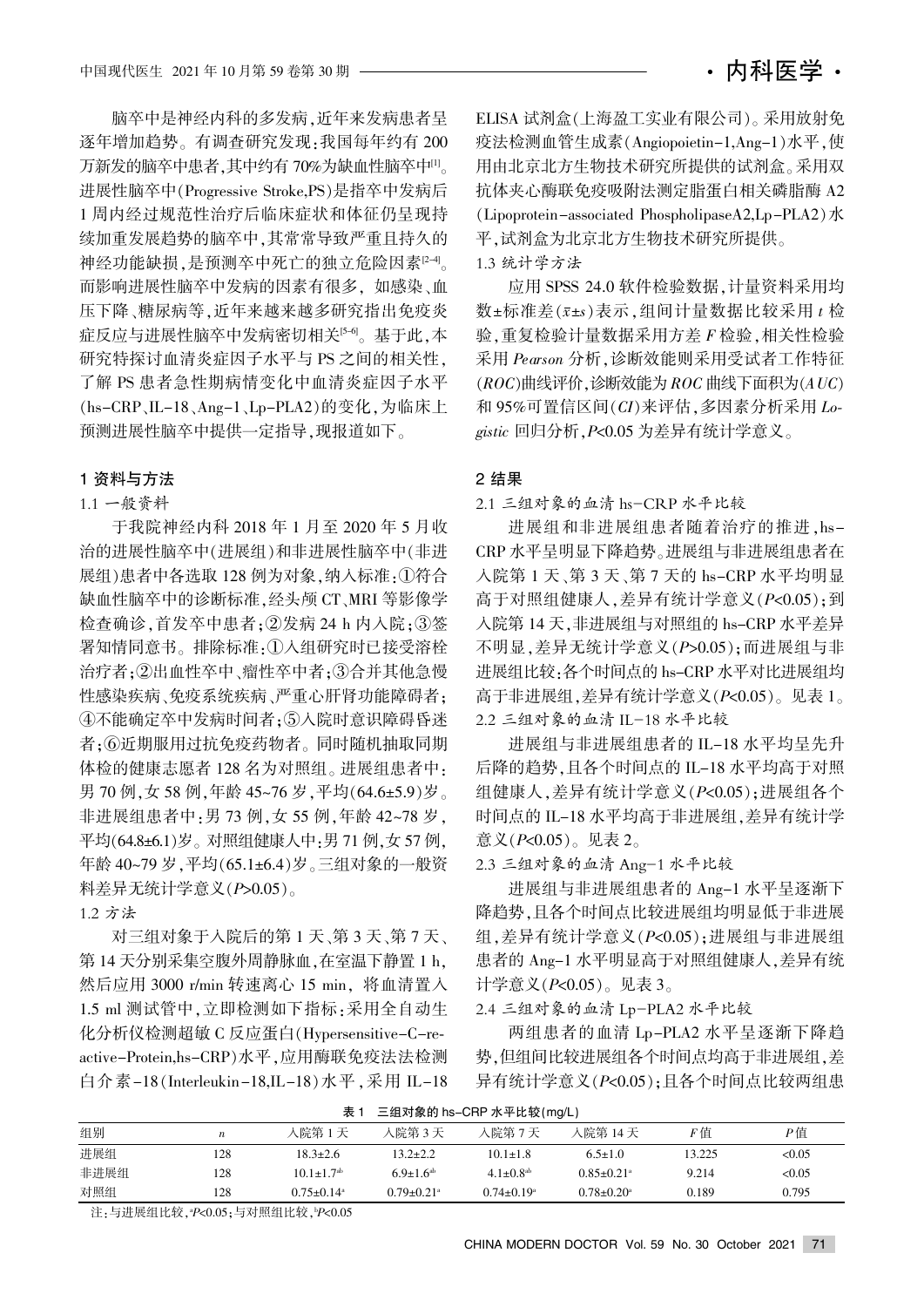| 表 2 三组对象的血清 IL-18 水平 ( $\bar{x}$ ± $s$ , pg/mL) |  |
|-------------------------------------------------|--|
|                                                 |  |

| .    |     |                              |                              |                      |                            |        |        |
|------|-----|------------------------------|------------------------------|----------------------|----------------------------|--------|--------|
| 对照组  | 128 | $48.9 \pm 5.5^{\circ}$       | $49.6 \pm 5.8^{\circ}$       | $48.3 + 5.4^{\circ}$ | $49.2 \pm 5.6^{\circ}$     | 0.213  | 0.752  |
| 非进展组 | 128 | $143.5 + 27.7$ <sup>ab</sup> | $180.2 + 30.3$ <sup>ab</sup> | $90.3 \pm 11.1^{ab}$ | $73.4 + 8.6$ <sup>ab</sup> | 12.116 | <0.05  |
| 进展组  | 128 | $217.5 \pm 32.5$             | $254.4 \pm 36.7$             | $102.5 \pm 18.5$     | $89.5 \pm 10.3$            | 15.428 | < 0.05 |
| 组别   | n   | 入院第 1 天                      | 人院第 3 天                      | 人院第 7 天              | 入院第 14 天                   | F值     | P值     |
|      |     |                              |                              |                      |                            |        |        |

注<sub>:</sub>与进展组比较<sub>,"</sub>P<0.05;与对照组比较, <sub>"</sub>P<0.05

| 三组对象的血清 Ang–1 水平( $\bar{x}$ ± $s$ ,ng/mL)<br>表 3 |                  |                               |                              |                               |                               |       |        |  |
|--------------------------------------------------|------------------|-------------------------------|------------------------------|-------------------------------|-------------------------------|-------|--------|--|
| 组别                                               | $\boldsymbol{n}$ | 入院第 1 天                       | 人院第 3 天                      | 人院第7天                         | 人院第 14 天                      | F值    | P值     |  |
| 进展组                                              | 128              | $3.15 \pm 0.44$               | $3.02 \pm 0.41$              | $2.89 \pm 0.35$               | $2.74 \pm 0.31$               | 9.432 | < 0.05 |  |
| 非进展组                                             | 128              | $3.67 \pm 0.53$ <sup>ab</sup> | $3.47\pm0.45^{ab}$           | $3.24 \pm 0.37$ <sup>ab</sup> | $3.03 \pm 0.32$ <sup>ab</sup> | 5.398 | < 0.05 |  |
| 对照组                                              | 128              | $2.54 \pm 0.39$ <sup>a</sup>  | $2.50 \pm 0.37$ <sup>a</sup> | $2.58 \pm 0.38$ <sup>a</sup>  | $2.60 \pm 0.39$ <sup>a</sup>  | 0.230 | 0.726  |  |
|                                                  |                  |                               |                              |                               |                               |       |        |  |

注<sub>:</sub>与进展组比较<sub>,"</sub>P<0.05;与对照组比较<sub>,</sub>"P<0.05

表 4 三组对象的血清 Lp-PLA2 水平 $(x \pm s, \mu g/mL)$ 

注<sub>:</sub>与进展组比较<sub>,"</sub>P<0.05;与对照组比较, <sup>"</sup>P<0.05

表 5 血清炎症因子水平与 PS 的回归分析

| 变量                     |       | SЕ    | Wald $\chi^2$ | P値    | 0R    | 95%CI           |  |
|------------------------|-------|-------|---------------|-------|-------|-----------------|--|
| 入院时 hs-CRP≥12.9 mg/L   | 0.749 | 0.349 | 6.986         | 0.005 | 2.576 | 2.943-6.332     |  |
| 人院时 IL–18≥115.7 pg/mL  | 0.843 | 0.443 | 7.435         | 0.002 | 2.967 | 2.876-7.654     |  |
| 人院时 Ang−1≤3.17 ng/mL   | 0.489 | 0.298 | 5.321         | 0.018 | 2.118 | 2.321-4.387     |  |
| 人院时 Lp-PLA2≥64.5 µg/mL | 0.431 | 0.276 | 5.132         | 0.021 | 2.054 | $2.154 - 5.443$ |  |

者的 Lp-PLA2 水平均高于对照组健康人,差异有统 计学意义 $(P< 0.05)$ 。见表 4。

2.5 血清炎症因子水平与 PS 的相关性分析

对进展组和非进展组共 256 例患者的血清炎症 因子 hs-CRP、IL-18、Ang-1、Lp-PLA2 水平进行相关 性分析, 结果发现 hs-CRP、IL-18、Lp-PLA2 水平与 PS 呈正相关关系(r=0.679, P<0.05; r=0.732, P<0.05; r= 0.629, P<0.05); Ang-1 水平与 PS 呈负相关关系(r=-0.587,  $P<0.05$ )。见表 5。

2.6 多因素回归分析

hs -CRP 诊断 进 展 性 脑 卒 中 的 AUC 为 0.921 (95%CI 为 0.567~1.045), 最佳临界值为 12.9 mg/L; IL-18 的  $AUC$  为 0.901 (95% $CI$  为 0.759~1.015), 最佳 临界值为 115.7 pg/mL; Ang-1 的  $AUC$  为 0.895 (95%) CI 为 0.548~0.956), 最佳临界值为 3.17 ng/mL; Lp-PLA2 的  $AUC \nrightarrow 0.943(95\% CI \nrightarrow 0.732~1.105)$ , 最佳 临界值为 64.5 μg/mL。将入院时的血清炎症因子水平 作为自变量,而进展性脑卒中作为因变量,进行多因 素回归分析发现: 入院时的血清炎症因子(hs-CRP≥ 12.9 mg/L、IL-18 ≥ 115.7 pg/mL、Ang-1 ≤ 3.17 ng/mL Lp-PLA2≥64.5  $\mu$ g/mL)水平均是进展性脑卒中的重 要独立影响因素,差异有统计学意义(P<0.05)。

# 3 讨论

近年来, 关于炎症反应在进展性脑卒中发病机制

中的研究报道逐渐增多。进展性脑卒中患者的急性发 病期,脑血管阻塞导致大脑组织缺血缺氧,从而致大 量自由基的产生和炎症反应,在缺血缺氧状态下发生 脑损伤[7-8]。目前临床上普遍认为炎症反应直接或是间 接性参与到进展性脑卒中的发病前期阶段,在发病后 大量炎症因子被释放出来,从而导致一系列的连锁反 应,进一步加重大脑组织损伤[9]。

进展性脑卒中的预后差,致残率和病死率均较高, 如何早期预测进展性脑卒中并早期给予快速有合理 的治疗是改善预后的关键。而炎症反应又与进展性脑 卒中发病存在密切相关性,为此,本研究特选取 4 个 炎症因子为代表、分析与进展性脑卒中之间的相关 性,为早期预测进展性脑卒中提供借鉴。本次研究结 果显示:hs-CRP、IL-18、Lp-PLA2 水平与 PS 呈正相 关关系, Ang-1 水平与 PS 呈负相关关系, 差异有统计 学意义 $(P<0.05)$ ; 血清 hs-CRP、IL-18、Ang-1、Lp-PLA2 水平均可以作为预测进展性脑卒中的影响因子。 ①C 反 应蛋白是缺血性脑卒中的重要急性期反应蛋白,也是 全身炎症反应的非特异性标记物[10-11]。一般情况下,健 康人血清中的 hs-CRP 水平非常低,但是当机体出现 急性炎症、创伤、应激反应等情况时, 血清中的 hs-CRP 水平会显著提高,且感染程度越高, hs-CRP 水平 越高[12]。在脑卒中患者中,CRP 参与了血栓产生、动脉 粥样硬化的发病阶段,故而其又是脑卒中的重要危险 因素[13]。有研究显示:hs-CRP 的炎症反应能加速大脑